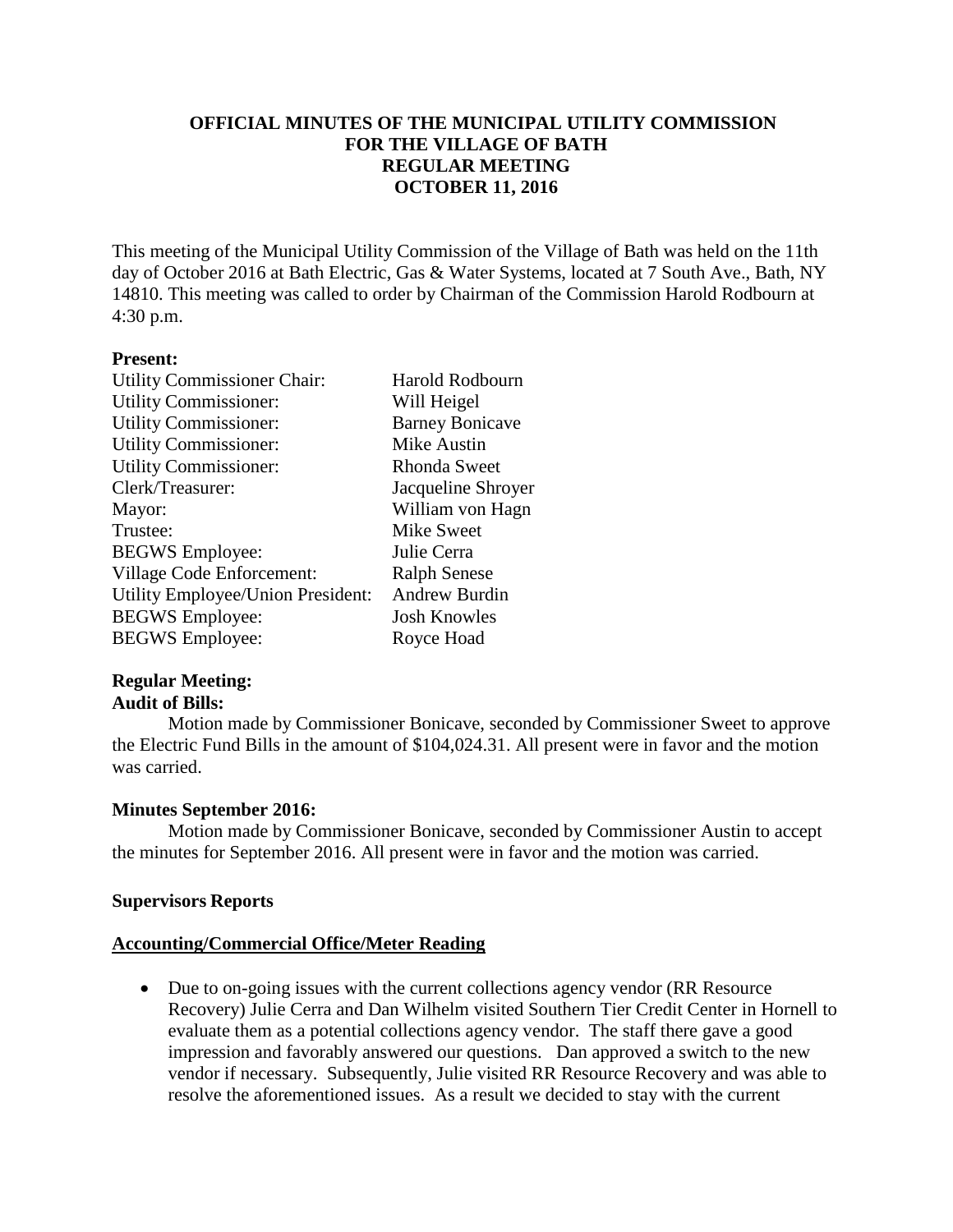vendor.

- Krissy is still trying to obtain reads for meters that have been estimated for more than 3 months. One issue is unsanitary conditions where neither the meter readers nor the service personnel will go into the residences.
- The AS400 was correctly shutdown and restarted allowing limited use of the system which contains BEGWS's fixed assets information. A concerted effort was made to find a vendor who could export the data out of the AS400. Inquiries led to Tom O'Neil of MPR Technologies who attended a meeting at BEGWS to review the situation. Mr. O'Neil is a former IBM employee who has experience in exporting data from AS400 systems. He was able to show us how to review what reports were available from the system and determined that he could probably help us export the data. Further inquiries with former vendors IBM and Corning Data Services led to dead ends. However, Harris/NorthStar determined that they could export the data and submitted a proposal for only \$1,260. The agreement has been signed and we expect to export the data in the near future.
- During the month of September no checks were issued for the Electric Upgrade Project.
- During the month of September \$810,523.85 was paid on the Sewer Upgrade Project.
- There was no QRS customer complaints filed with the NYS PSC during the month of August against BEGWS.
- There were 9,068 meters scheduled to be read in September of which 8,391 or 93% were actually read by meter readers or customers.
- Currently we have 1,276 offsite meter reads. This is about 14% of our total meter population. For August we had 220 e-bill customers and 287 direct withdrawal customers.

Dan Wilhelm

# **Electric Line Department**

- Repaired several Street and Security lights
- Converted Water St., Crane St. Belfast St. and West Morris St. Water to Crane to 12 KV. This included the installation of a 3000 KVA stepdown pad at the Crane/Morris location
- Removed aluminum pole from top of a vehicle and made safe at Exit 39. Repairs will be made in the near future.
- Hung Wineglass Marathon banners.
- Responded to callouts at Fairview Substation, Hickory Hill Campground, Haverling St., May St. and State Rte. 415 S.
- Richard Pendle attended  $1<sup>st</sup>$  year Apprentice Class  $9/6 9/9$
- Evan Green attended  $2<sup>nd</sup>$  year Apprentice class  $9/13 9/16$
- Electric crews attended Safety training in Watkins Glen on 9/26. Topics included Vegetation management and tree trimming safety.

Mark Hawk – Electric Line Supervisor

# **Service Department**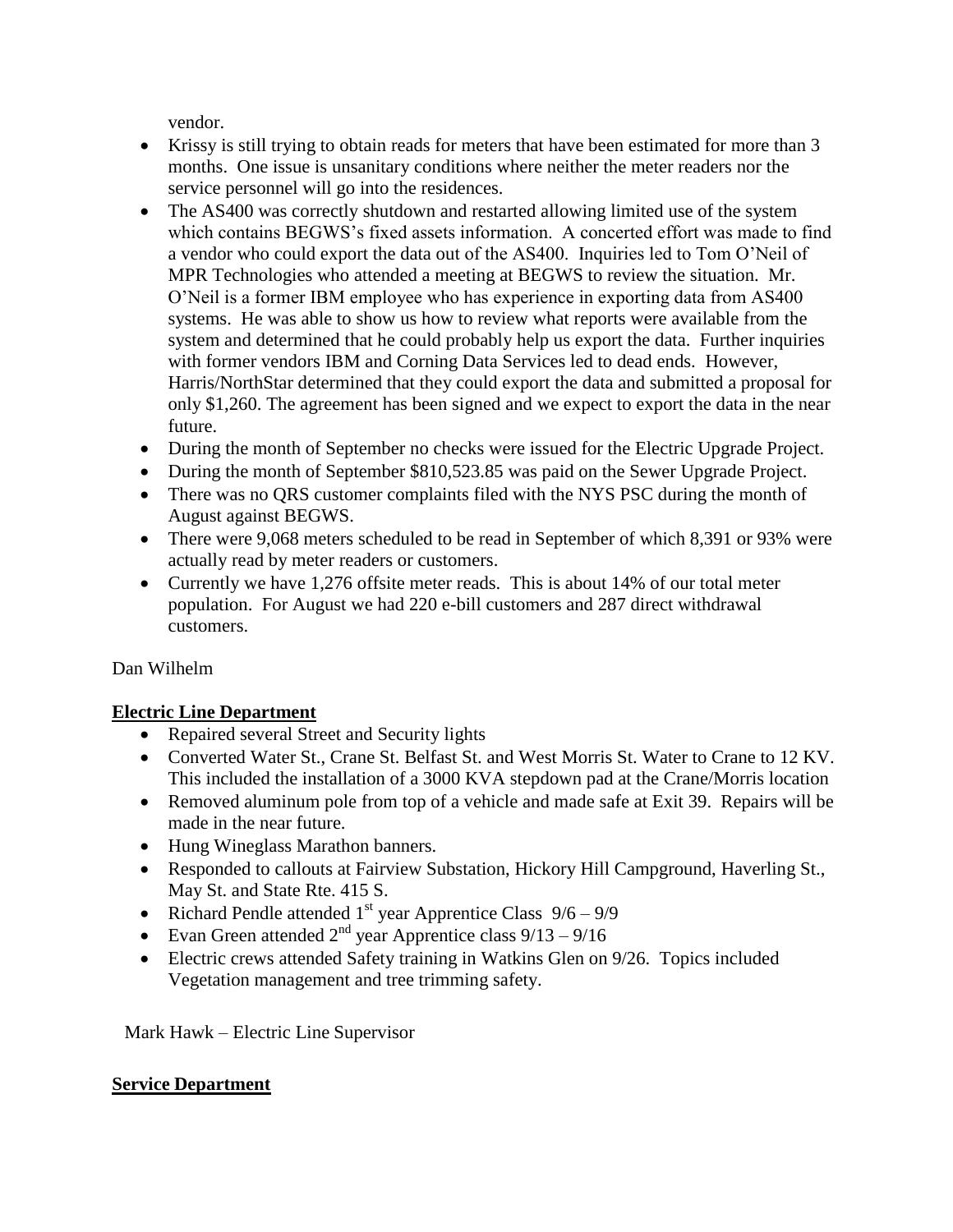- Investigated 18 gas odor complaints.
- Investigated 1 CO complaint
- Rechecked pending gas leaks.
- Changed out 3 water meters.
- Mowing of BEGWS properties
- Replaced gas services @ 8 Campbell St, and 8 Lyon St.
- Installed new distribution regulator @ Wildflower Hills
- Began Annual Distribution Regulator Inspections
- Installed new correction device on Rte 54 Pit with remote reader to weekly confined space entry.
- Assisted UGLM in replacing mains at Colonial Lawns and cleared leaks at that location.

Steve Larsen – Service Department Supervisor

# **UGLM Department**

Water:

- Repaired water service to Pudgies (Hit by contractor)
- Worked on Solar Bee controls on Tank #2 Maple Heights
- Replaced radio in well #8 for Scada reading
- Working on installing Chlorine monitors in wells

# Gas:

- Replaced 823' feet of LP Gas main in Colonial Lawns
- Installed new LP gas services to Colonial Lawns main to curb
- Repaired gas main leak in Colonial Lawns
- Replaced gas service main to house at #8 Lyons St
- Installed new gas service curb to building new Liquor Store
- Removed gas service from main at 30 Belfast St.
- Removed gas service from main at 32 Belfast St.
- Removed gas service from main at 44 Belfast St.
- Removed gas service from main at 6 Gratton Drive
- Replaced gas service to Elm Cottage

## Sewer:

• Flushed storm pipes for County DPW Performed numerous Dig Safety markings

Dan Borhman

# **Waste Water Treatment Plant**

- Daily lab test & reg maintenance
- Secondary tank 3 was drained for the contractors
- Pressed sludge out of the sludge thickener 3 days a week
- Put digester 2 back in use